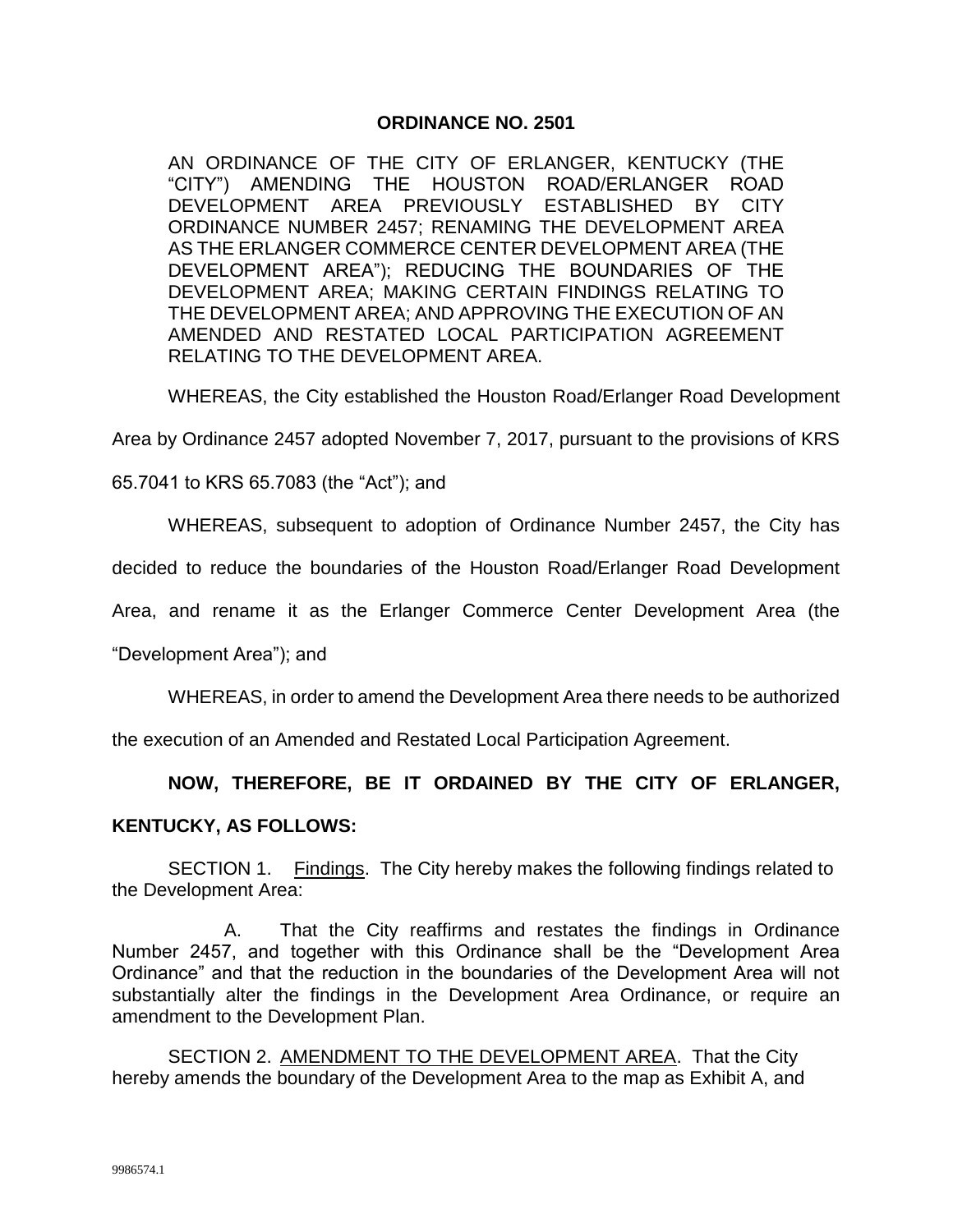renames the Development Area to be the Erlanger Commerce Center Development Area.

SECTION 3. Amended and Restated Local Participation Agreement . The Mayor and Finance Director of the City are hereby authorized and directed to execute, acknowledge and deliver on behalf of the City an Amended and Restated Local Participation Agreement which authorizes the pledge of a portion of the Incremental Revenues of the City from the Development Area to the payment of Redevelopment Assistance related to the Development Area. The form of the Amended and Restated Local Participation Agreement to be signed by the Mayor and Finance Director on behalf of City, and by the Agency, and the County of Kenton, Kentucky, shall be in substantially the form attached to this Ordinance as Exhibit "B," subject to further negotiations and changes therein that are not inconsistent with this Ordinance and not substantially adverse to the City. The approval of such changes by said officers, and that such changes are not substantially adverse to the City, shall be conclusively evidenced by the execution of, as applicable, such Amended and Restated Local Participation Agreement by such officials.

SECTION 4. That except as amended by this Ordinance to reduce the boundaries of the Development Area and to approve the execution of the Amended and Restated Local Participation Agreement, the Development Area Ordinance shall remain in full force and effect.

SECTION 5. Severability. The provisions of this Ordinance are hereby declared to be severable, and if any section, phrase or provision shall for any reason be declared invalid, such declaration of invalidity shall not affect the validity of the remainder of this Ordinance.

SECTION 6. Repeal of Conflicting Orders and Ordinances. All prior resolutions, municipal orders or ordinances or parts of any resolution, municipal order or ordinance in conflict herewith are hereby repealed.

SECTION 7. Effective Date. This Ordinance shall be in full force and effect from and after its passage, attestation, recordation and publication of a summary hereof pursuant to KRS Chapter 424.

INTRODUCED, SECONDED AND GIVEN FIRST-READING APPROVAL AT A DULY CONVENED MEETING OF THE CITY COUNCIL OF THE CITY held on the 7th day of July, 2020.

GIVEN SECOND READING AND ADOPTED AT A DULY CONVENED MEETING OF THE CITY COUNCIL OF THE CITY, held on the 4th day of August, 2020, and on the same occasion signed by the Mayor as evidence of his approval, attested by City Clerk, published and filed as required by law, and declared to be in full force and effect from and after its adoption and approval according to law.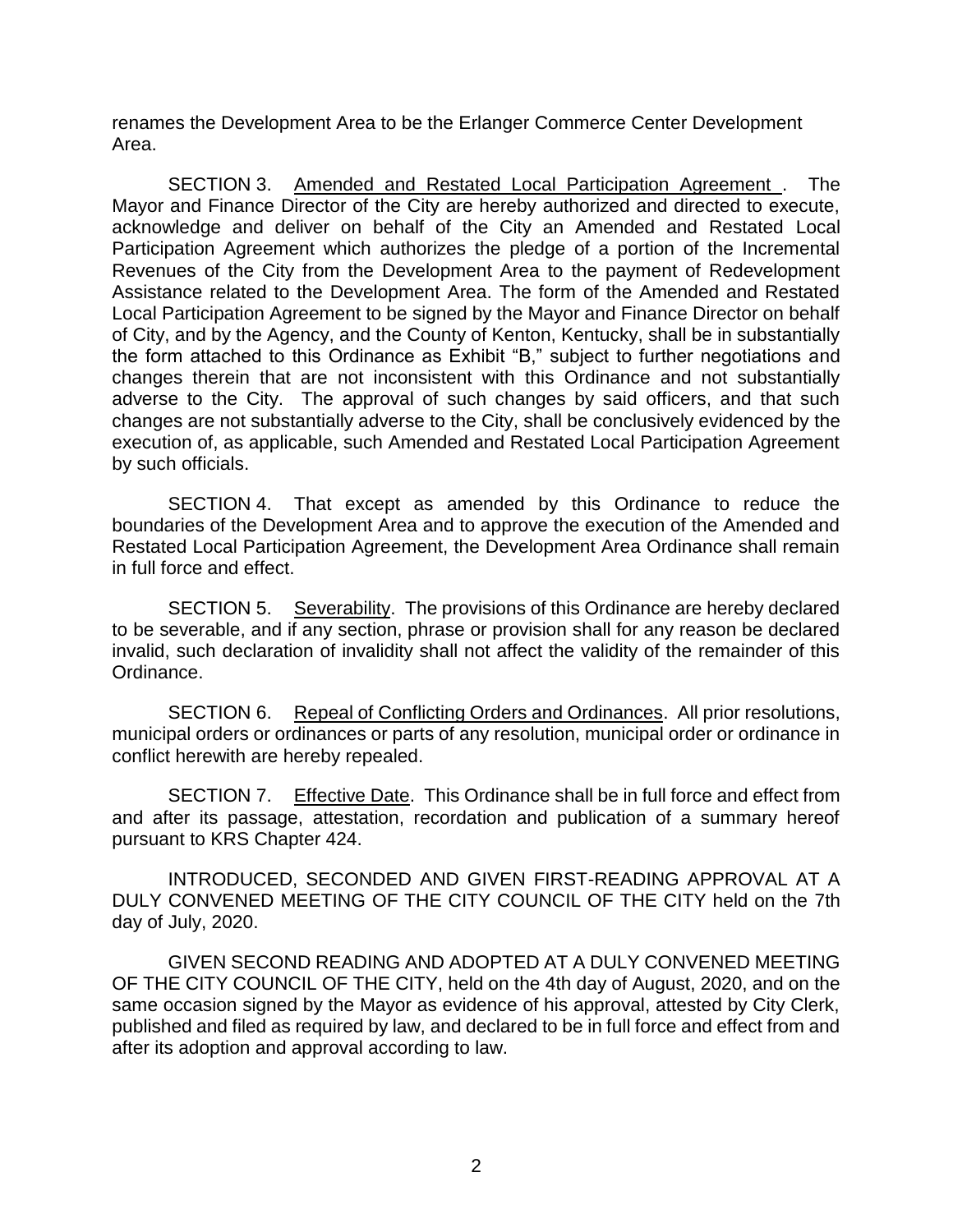Approved:

By: Jessica Fette Mayor

ATTEST:

 $\begin{array}{c} \begin{array}{c} \begin{array}{c} \begin{array}{c} \end{array} \\ \end{array} \end{array} \end{array} \end{array} \end{array} \end{array} \begin{array}{c} \begin{array}{c} \begin{array}{c} \end{array} \\ \end{array} \end{array} \begin{array}{c} \begin{array}{c} \end{array} \end{array} \end{array} \end{array} \begin{array}{c} \begin{array}{c} \begin{array}{c} \end{array} \\ \end{array} \end{array} \begin{array}{c} \begin{array}{c} \end{array} \end{array} \end{array} \begin{array}{c} \begin{array}{c} \end{array}$ Sherry Hoffman City Clerk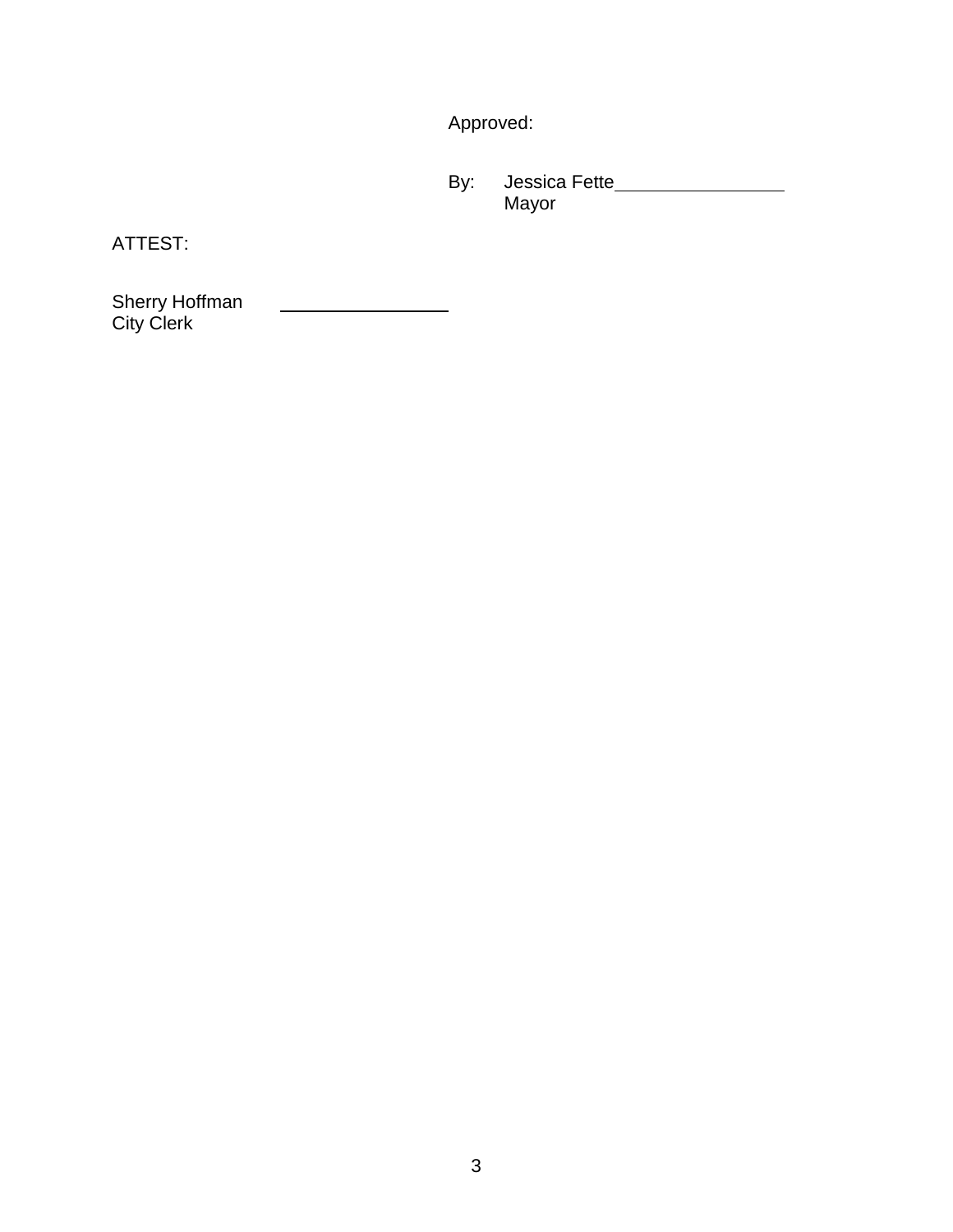# EXHIBIT A

### Erlanger Commerce Center Development Area

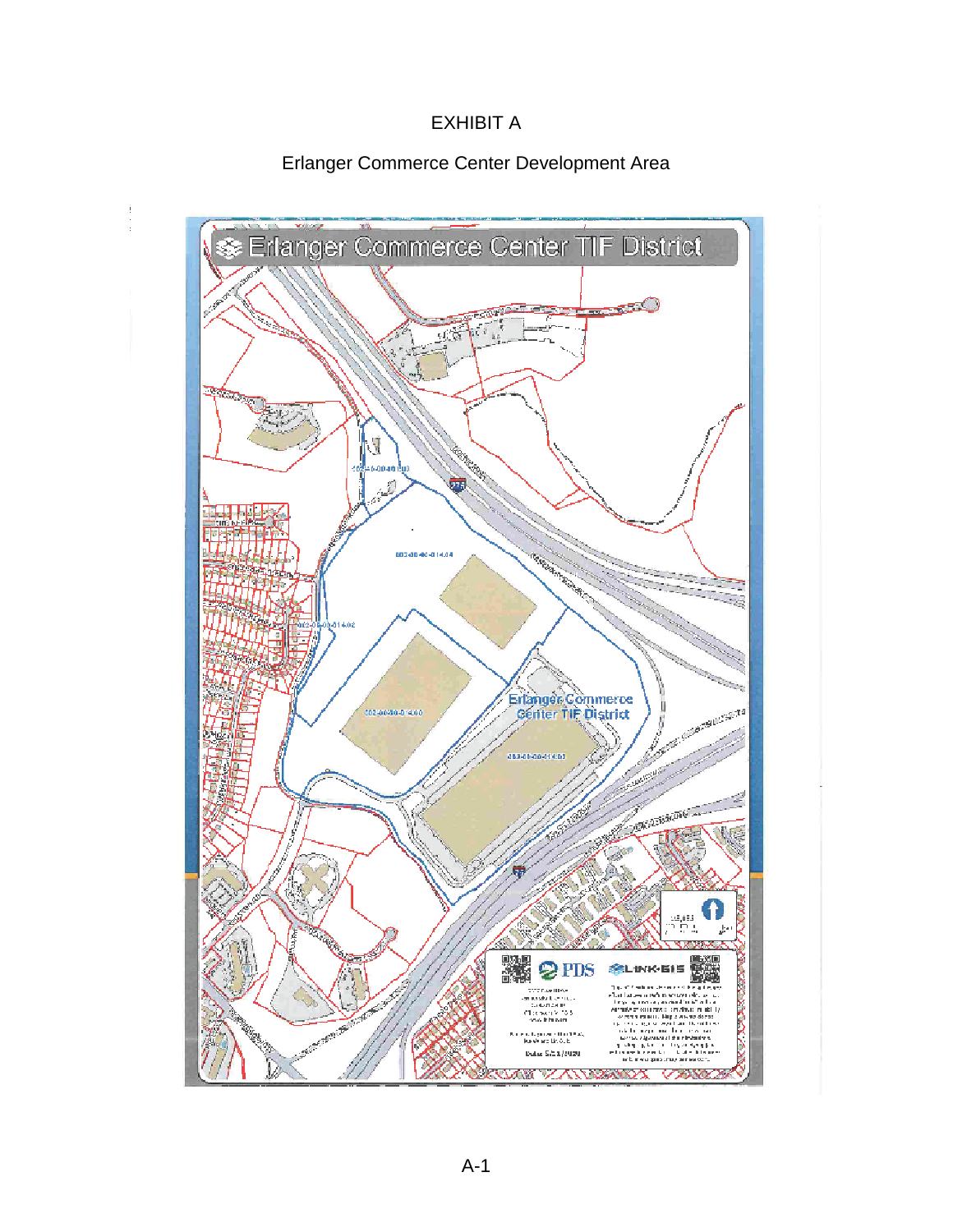## **Listing of Parcels within the Development Area**

Parcels within Development Area:

PIDN: Taxable Assessed Property Value:

002-40-00-001.00 \$0 002-00-00-013.00 \$0 002-00-00-014.02 \$0 002-00-00-014.00 \$0 002-00-00-014.01 (**to be consolidated into new parcel 002-00-00-014.03**) \$0

**2016 Development Area Old Revenues**: 0